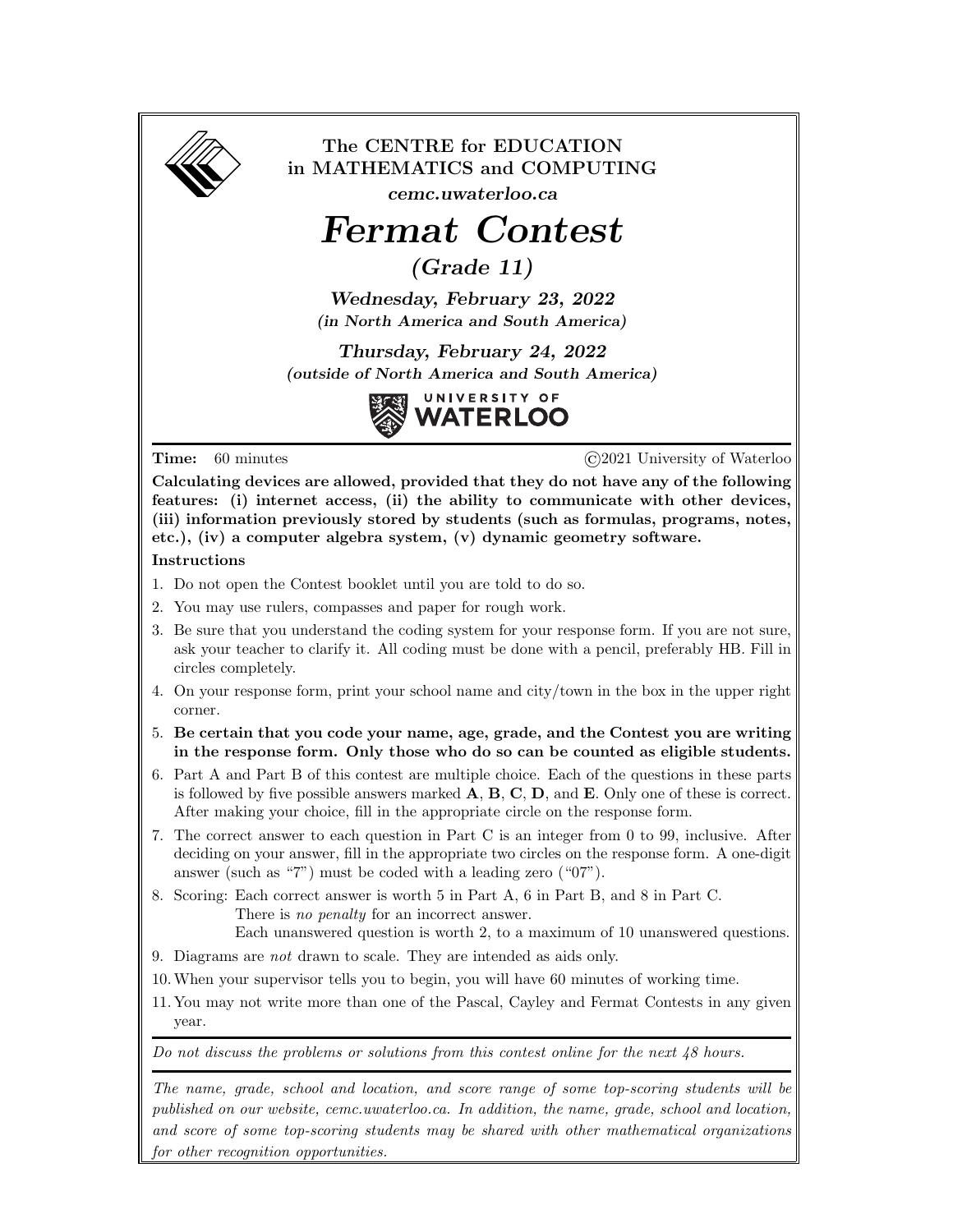Scoring: There is no penalty for an incorrect answer. Each unanswered question is worth 2, to a maximum of 10 unanswered questions.

#### Part A: Each correct answer is worth 5.

- 1. The value of  $6 + (3 \times 6) 12$  is
	- (A) 6 (B) 9 (C) 12 (D) 18 (E) 24
- 2. The average (mean) of two numbers is 7. One of the numbers is 5. The other number is
	- (A) 6 (B) 4 (C) 3 (D) 8 (E) 9
- 3. Gauravi walks every day. One Monday, she walks 500 m. On each day that follows, she increases her distance by 500 m from the previous day. On what day of the week will she walk exactly 4500 m?
	- (A) Thursday (B) Friday (C) Tuesday (D) Monday (E) Wednesday
- 4. What is the largest number of squares with side length 2 that can be arranged, without overlapping, inside a square with side length  $8$ ?
	- (A) 8 (B) 32 (C) 16 (D) 64 (E) 4
- 5. One integer is selected at random from the following list of 15 integers:

1, 2, 2, 3, 3, 3, 4, 4, 4, 4, 5, 5, 5, 5, 5

The probability that the selected integer is equal to n is  $\frac{1}{3}$ . What is the value of n?

(A) 1 (B) 2 (C) 3 (D) 4 (E) 5

- 6. In the diagram, points  $P(2,6)$ ,  $Q(2,2)$  and  $R(8,5)$  form a triangle. The area of  $\triangle PQR$  is
	- (A) 24 (B) 14 (C) 21
	- (D)  $12$  (E)  $16$



7. The expression  $(1+2+3)(1+\frac{1}{2}+\frac{1}{3})$  $(\frac{1}{3})$  is equal to

(A) 3 (B) 11 (C) 6 (D)  $\frac{11}{6}$ (E) 12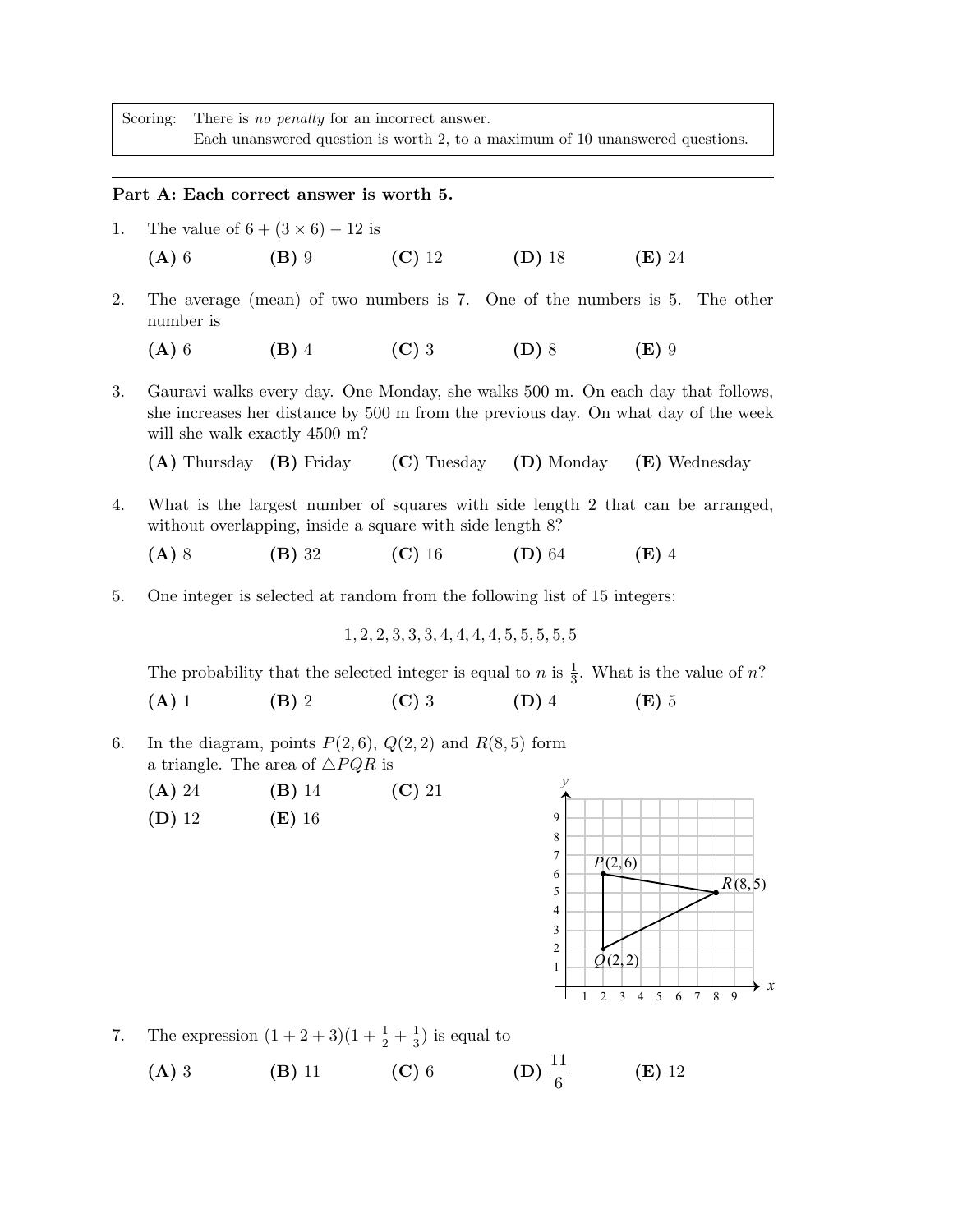- 8. If  $10x + y = 75$  and  $10y + x = 57$  for some positive integers x and y, the value of  $x + y$  is
	- (A) 12 (B) 5 (C) 7 (D) 77 (E) 132
- 9. It takes Pearl 7 days to dig 4 holes. It takes Miguel 3 days to dig 2 holes. If they work together and each continues digging at these same rates, how many holes in total will they dig in 21 days?

(A) 35 (B) 22 (C) 12 (D) 26 (E) 28

10. If  $2^{11} \times 6^5 = 4^x \times 3^y$  for some positive integers x and y, then the value of  $x + y$  is (A) 10 (B) 11 (C) 12 (D) 13 (E) 14

#### Part B: Each correct answer is worth 6.

11. Dhruv is older than Bev. Bev is older than Elcim. Elcim is younger than Andy. Andy is younger than Bev. Bev is younger than Cao. Who is the third oldest?

(A) Andy (B) Bev (C) Cao (D) Dhruv (E) Elcim

12. Suppose that  $d$  is an odd integer and  $e$  is an even integer. How many of the following expressions are equal to an odd integer?

$$
d + d \qquad (e + e) \times d \qquad d \times d \qquad d \times (e + d)
$$

- (A) 0 (B) 1 (C) 2 (D) 3 (E) 4
- 13. Seven identical rectangles are used to create two larger rectangles, as shown in Figure A and Figure B.



The ratio of the perimeter of Figure A to the perimeter of Figure B is

(A) 2 : 3 (B) 3 : 4 (C) 3 : 5 (D) 4 : 5 (E) 5 : 6

- 14. Zebadiah has 3 red shirts, 3 blue shirts, and 3 green shirts in a drawer. Without looking, he randomly pulls shirts from his drawer one at a time. He would like a set of shirts that includes either 3 of the same colour or 3 of different colours. What is the minimum number of shirts that Zebadiah has to pull out to guarantee that he has such a set?
	- (A) 4 (B) 3 (C) 6 (D) 5 (E) 7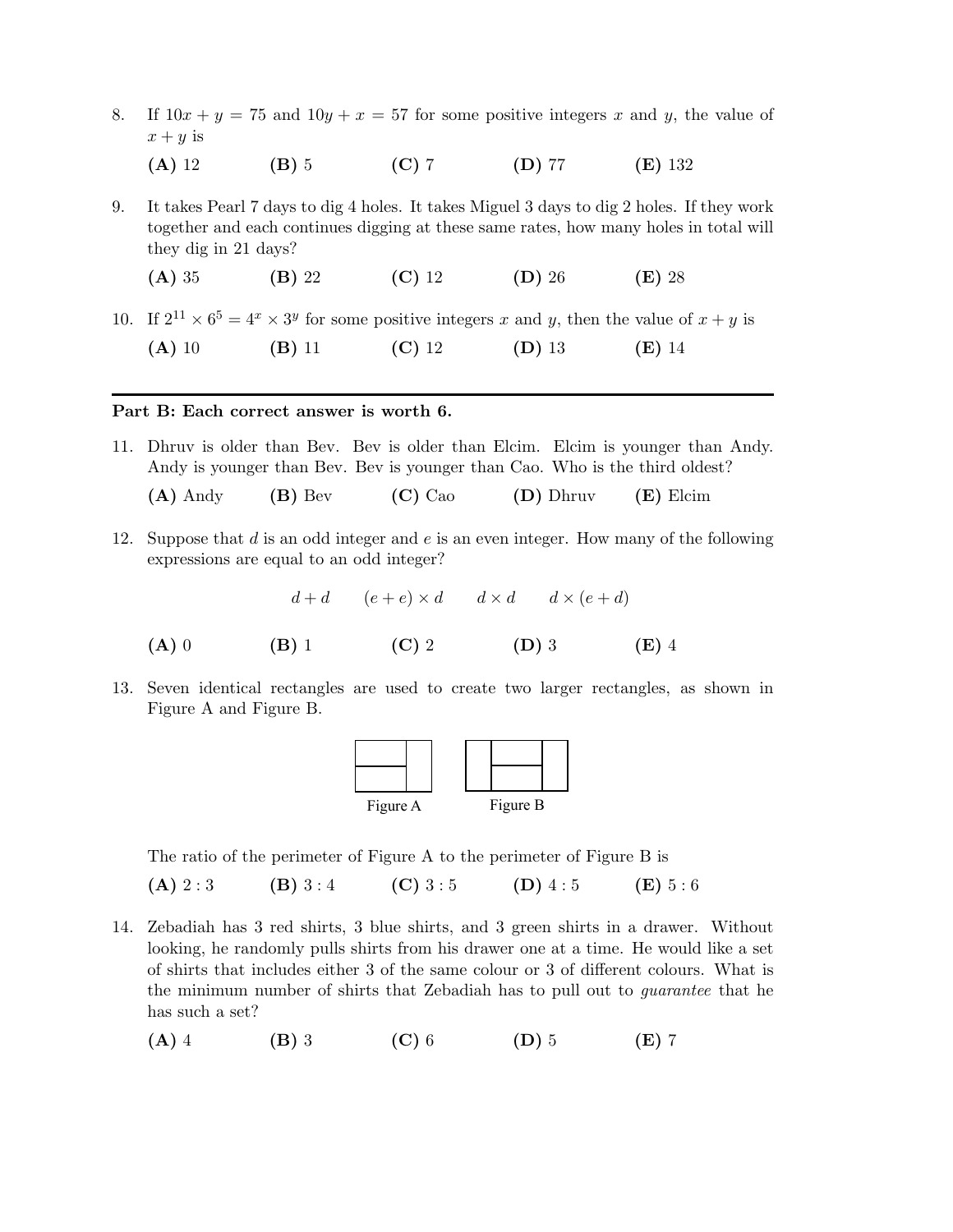- 15. A positive integer a is input into a machine. If a is odd, the output is  $a + 3$ . If a is even, the output is  $a + 5$ . This process can be repeated using each successive output as the next input. For example, if the input is  $a = 1$  and the machine is used three times, the final output is 12. If the input is  $a = 15$  and the machine is used 51 times, the final output is
	- (A) 213 (B) 218 (C) 212 (D) 220 (E) 215
- 16. The remainder when 111 is divided by 10 is 1. The remainder when 111 is divided by the positive integer  $n$  is 6. The number of possible values of  $n$  is
	- (A) 5 (B) 8 (C) 7 (D) 6 (E) 4
- 17. An aluminum can in the shape of a cylinder is closed at both ends. Its surface area is 300 cm<sup>2</sup>. If the radius of the can were doubled, its surface area would be 900 cm<sup>2</sup>. If instead the height of the can were doubled, what would its surface area be? (The surface area of a cylinder with radius r and height h is equal to  $2\pi r^2 + 2\pi rh$ .)  $(A)$  450 cm<sup>2</sup> (B) 600 cm<sup>2</sup> (C) 750 cm<sup>2</sup> (D) 375 cm<sup>2</sup> (E)  $300 \text{ cm}^2$
- 18. Aria and Bianca walk at different, but constant speeds. They each begin at 8:00 a.m. from the opposite ends of a road and walk directly toward the other's starting point. They pass each other at 8:42 a.m. Aria arrives at Bianca's starting point at 9:10 a.m. Bianca arrives at Aria's starting point at

(A) 9:30 a.m. (B) 9:35 a.m. (C) 9:40 a.m. (D) 9:45 a.m. (E) 9:50 a.m.

19. In the diagram,  $\triangle PQR$  is right-angled at R,  $PR = 12$ , and  $QR = 16$ . Also, M is the midpoint of PQ and N is the point on  $QR$  so that  $MN$  is perpendicular to  $PQ$ . The area of  $\triangle PNR$  is

| (A) 21   | $(B)$ 17.5 | $(C)$ 36 |
|----------|------------|----------|
| $(D)$ 16 | $(E)$ 21.5 |          |



20. A sequence of numbers  $t_1, t_2, t_3, ...$  has its terms defined by  $t_n = \frac{1}{n}$  $\frac{1}{n} - \frac{1}{n+1}$  $\frac{1}{n+2}$  for every integer  $n \geq 1$ . For example,  $t_4 = \frac{1}{4}$  $\frac{1}{4} - \frac{1}{6}$  $\frac{1}{6}$ . What is the largest positive integer k for which the sum of the first k terms (that is,  $t_1+t_2+\cdots+t_{k-1}+t_k$ ) is less than 1.499? (A) 2000 (B) 1999 (C) 2002 (D) 2001 (E) 1998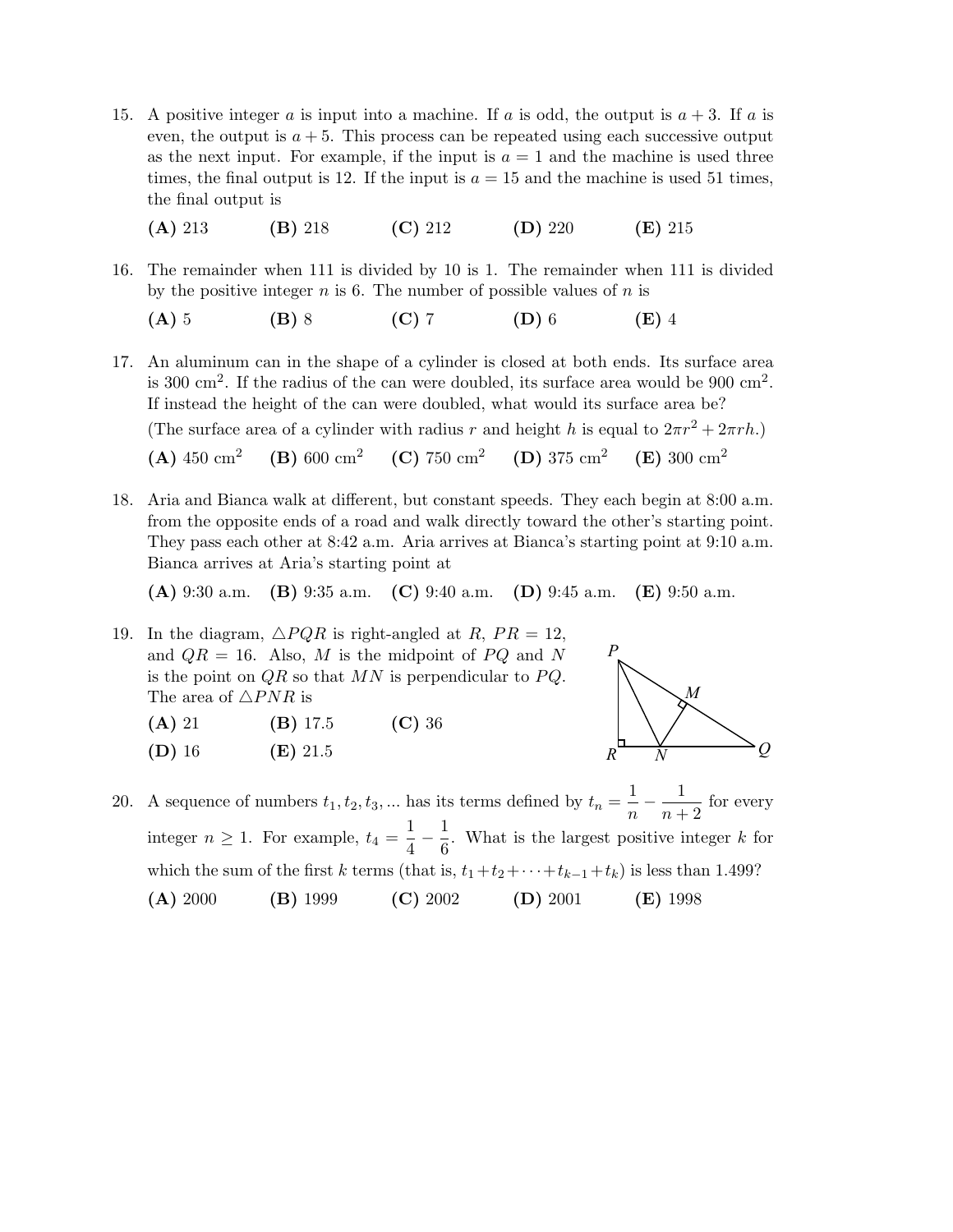Part C: Each correct answer is worth 8.

Each correct answer is an integer from 0 to 99, inclusive.

A one-digit answer (such as "7") must be coded with a leading zero ("07"). Note: The integer formed by the rightmost two digits of 12 345 is 45. The integer formed by the rightmost two digits of 6307 is 7, coded 07.

- 21. Gustave has 15 steel bars of masses 1 kg, 2 kg, 3 kg, . . ., 14 kg, 15 kg. He also has 3 bags labelled A, B, C. He places two steel bars in each bag so that the total mass in each bag is equal to  $M$  kg. How many different values of  $M$  are possible?
- 22. A rectangle with dimensions 100 cm by 150 cm is tilted so that one corner is 20 cm above a horizontal line, as shown. To the nearest centimetre, the height of vertex Z above the horizontal line is  $(100 + x)$  cm. What is the value of  $x$ ?



- 23. For how many positive integers k do the lines with equations  $9x + 4y = 600$  and  $kx - 4y = 24$  intersect at a point whose coordinates are positive integers?
- 24. There are functions  $f(x)$  with the following properties:
	- $f(x) = ax^2 + bx + c$  for some integers a, b and c with  $a > 0$ , and

•  $f(p) = f(q) = 17$  and  $f(p+q) = 47$  for some prime numbers p and q with  $p < q$ .

For each such function, the value of  $f(pq)$  is calculated. The sum of all possible values of  $f(pq)$  is S. What are the rightmost two digits of S?

25. In the  $3 \times 3$  grid shown, the central square contains the integer 5. The remaining eight squares contain  $a, b, c, d$ ,  $e, f, g, h$ , which are each to be replaced with an integer from 1 to 9, inclusive. Integers can be repeated. There are N ways to complete the grid so that the sums of the integers along each row, along each column, and along the two main diagonals are all divisible by 5. What are the rightmost two digits of N?

| $\overline{a}$ | b | с |
|----------------|---|---|
| d              | 5 | e |
|                | Ŷ | h |